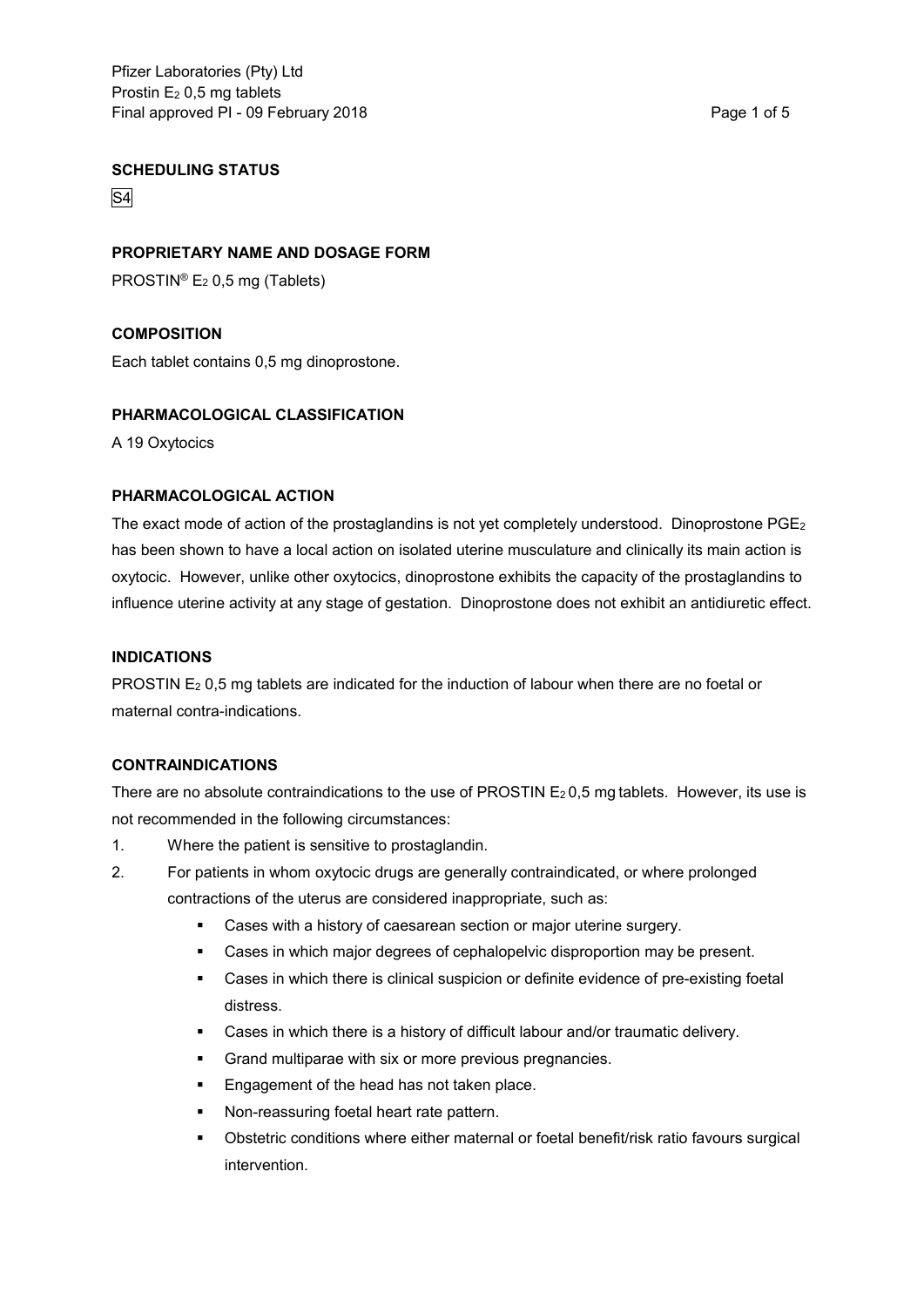- Unexplained vaginal discharge and/or unexplained uterine bleeding during current pregnancy.
- Nonvertex presentation.
- 3. Cases with a recent history of pelvic inflammatory disease.

#### **WARNINGS and SPECIAL PRECAUTIONS**

Caution should be exercised in the administration of PROSTIN  $E_2$  0,5 mg tablets for the induction of labour in patients with:

- 1. Glaucoma or raised intraocular pressure.
- 2. Asthma or a history of asthma.
- 3. Ruptured chorioamniotic membranes.
- 4. Impaired cardiovascular, hepatic or renal function.

Caution should also be exercised in the administration of oxytocic agents, including Prostin  $E_2 0.5$  mg, for the induction of labour in patients with Multiple Gestation.

In addition, in labour induction cephalopelvic relationship should be carefully evaluated before use of PROSTIN E<sup>2</sup> 0,5 mg tablets. During use, uterine activity, foetal status, and the progression of cervical dilation should be carefully monitored to detect possible evidence of unphysiological responses, e.g. hypertonus, sustained uterine contractions, or foetal distress. In cases where there is a known history of hypertonic uterine contractility or tetanic uterine contractions, it is recommended that uterine activity and the state of the foetus should be continuously monitored throughout labour. The possibility of uterine rupture should be borne in mind where high-tone myometrial contractions are sustained. Since it has been found that prostaglandins may potentiate the effect of oxytocin, it is recommended that these drugs not be used together, and if used in sequence, that the patient's uterine activity be carefully monitored.

Animal studies, lasting several weeks, at high doses have shown that prostaglandins of the E- and F series can induce proliferation of bone. Such effects have also been noted in newborn infants who have received prostaglandin  $E_1$  during prolonged treatment. There is no evidence that short-term administration of PROSTIN  $E_2$  0,5 mg tablets can cause similar bone effects.

Women aged 35 years or older, those with complications during pregnancy and those with a gestational age over 40 weeks have been shown to have an increased risk of post-partum disseminated intravascular coagulation. In addition, these factors may further increase the risk associated with labour induction. Therefore, in these women, use of PROSTIN E<sub>2</sub> Tablets should be undertaken with caution. Measures should be applied to detect as soon as possible an evolving fibrinolysis in the immediate post-partum phase.

#### **INTERACTIONS**

The response to oxytocin may be accentuated in the presence of exogenous prostaglandin therapy. Concurrent use with other oxytocic agents is not recommended. The sequential use of oxytocin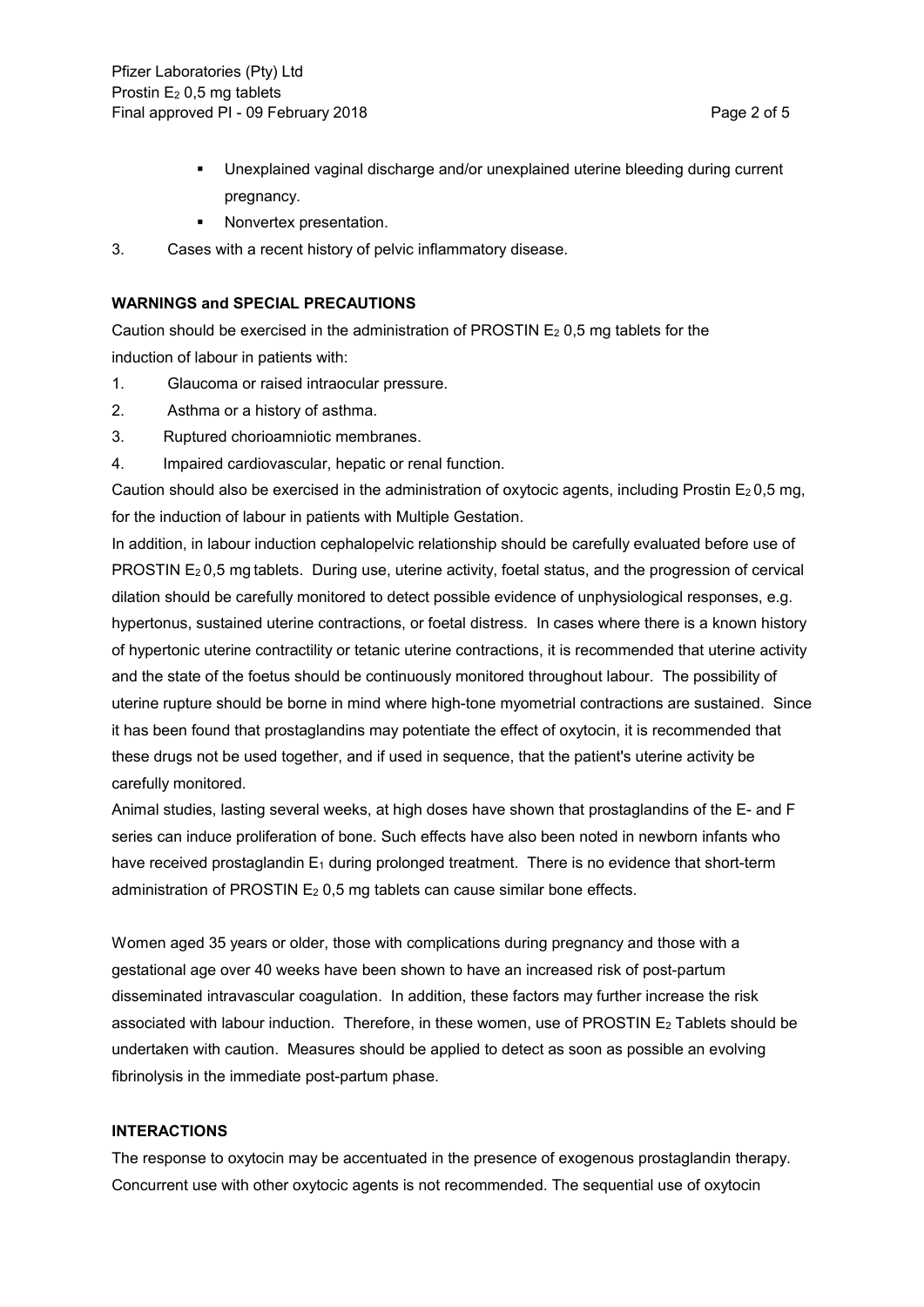following administration of PROSTIN E<sub>2</sub> 0,5 mg tablets is recommended, with a dosing interval of at least 6 hours.

## **PREGNANCY AND LACTATION**

#### **Pregnancy**

Prostaglandin E<sub>2</sub> produced an increase in skeletal anomalies in rats and rabbits. Dinoprostone has been shown to be embryotoxic in rats and rabbits. Any dose that produces sustained increased uterine tone could put the embryo or foetus at risk.

#### **Lactation**

Prostaglandins are excreted in breast milk at very low concentrations.

## **DOSAGE AND DIRECTIONS FOR USE**

PROSTIN  $E_2$  0,5 mg tablets are not for vaginal use. Continuous administration of the drug for more than two days is not recommended. The dosage of PROSTIN E<sup>2</sup> 0,5 mg tablets must be adapted to the patient's response and should always be maintained at the lowest level which will produce satisfactory uterine response. All doses should be taken with a small amount of water. An initial dose of 0,5 mg (one tablet) should be given. Thereafter, doses should be given hourly. The usual dose will be 0,5 mg (one tablet), but if uterine activity is inadequate, 1 mg (2 tablets) may be given hourly until such time as adequate uterine activity is established. *It is recommended that a total SINGLE dose of 1,5 mg (three tablets) not be exceeded. Thereafter it may be possible to reduce the dosage to 0,5 mg (one tablet) hourly.*

#### **SIDE EFFECTS**

Clinical studies have not revealed any life-threatening adverse reactions. The incidence of side-effects is directly dose-related.

Very Common:  $\geq 1/10$  ( $\geq 10\%$ ) Common:  $\geq 1/100$  and <  $1/10$  ( $\geq 1\%$  and <  $10\%$ ) Very rare: < 1/10 000 (< 0,01%)

| <b>SYSTEM ORGAN CLASS</b>       | <b>FREQUENCY</b> | <b>UNDESIRABLE EFFECTS</b>              |
|---------------------------------|------------------|-----------------------------------------|
| Immune system disorders         | Very rare        | Hypersensitivity reactions              |
| <b>Nervous system disorders</b> | Very rare        | Transient vasovagal symptoms (flushing, |
|                                 |                  | shivering, headache, dizziness)         |
| Cardiac disorders               | Very rare        | Cardiac arrest                          |
| <b>Vascular disorders</b>       | Very rare        | Hypertension                            |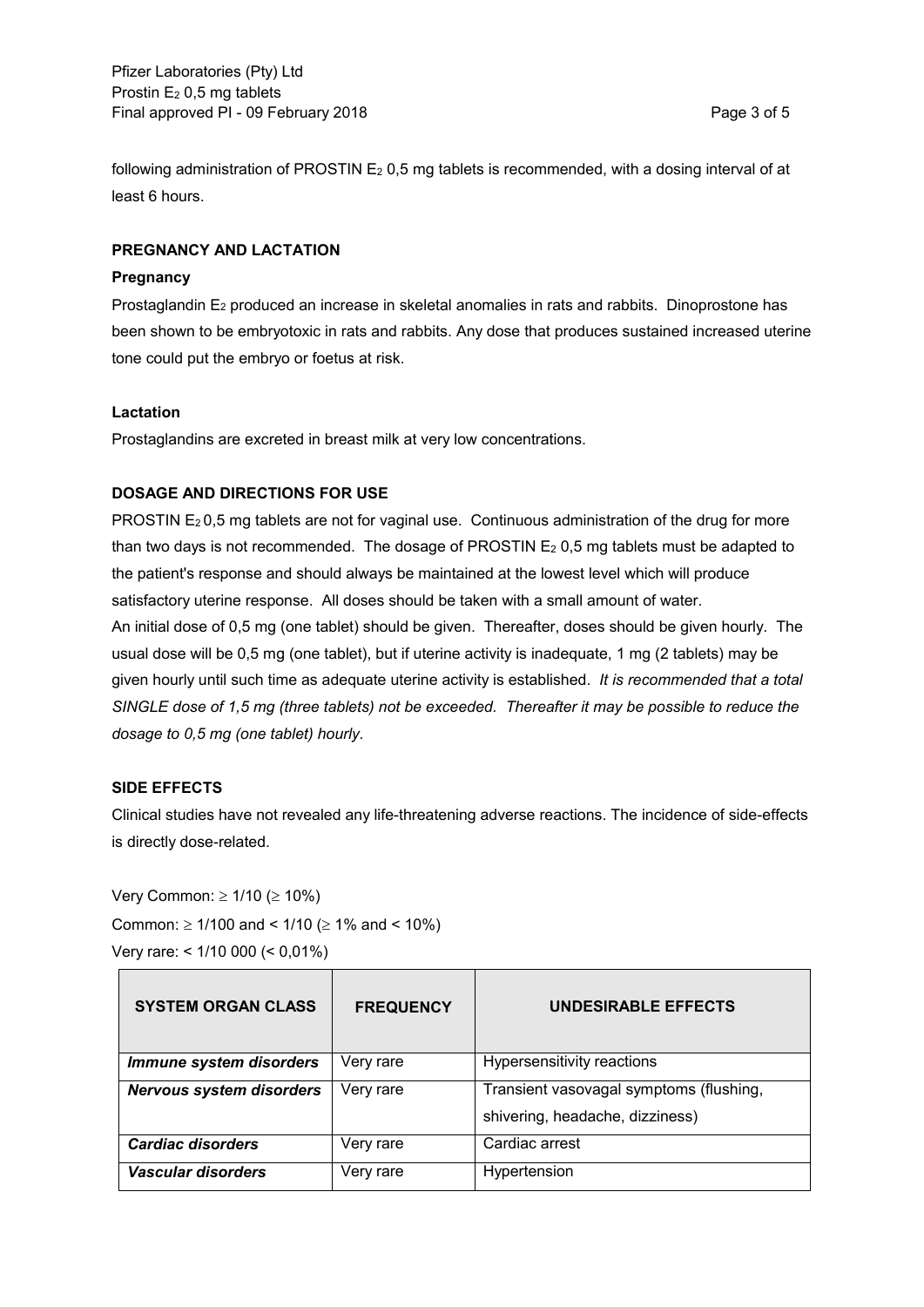| <b>Respiratory, thoracic and</b>  | Very rare   | Asthma, bronchospasm                             |
|-----------------------------------|-------------|--------------------------------------------------|
| mediastinal disorders             |             |                                                  |
| <b>Gastrointestinal disorders</b> | Very Common | Diarrhoea, nausea, vomiting                      |
| <b>Skin and subcutaneous</b>      | Very rare   | Rash                                             |
| tissue disorders                  |             |                                                  |
| Musculoskeletal and               | Very rare   | Back pain                                        |
| connective tissue                 |             |                                                  |
| disorders                         |             |                                                  |
| <b>Pregnancy, puerperium</b>      | Common      | Uterine contractile abnormalities (increase      |
| and perinatal conditions          |             | frequency, tone, or duration)                    |
|                                   | Very rare   | Abruptio placenta, pulmonary amniotic fluid      |
|                                   |             | embolism, rapid cervical dilatation, uterine     |
|                                   |             | rupture, Neonatal death, still birth             |
| <b>General disorders and</b>      | Very rare   | Fever                                            |
| administration site               |             |                                                  |
| conditions                        |             |                                                  |
| <b>Investigations</b>             | Very Common | Foetal distress/altered foetal heart rate (FHR), |
|                                   |             | Neonatal distress/low Apgar score                |

#### **Post-marketing experience**

*Blood and lymphatic system disorders:* An increased risk of post-partum disseminated intravascular coagulation has been described in patients whose labour was induced by pharmacological means, including PROSTIN E<sup>2</sup> Tablets. The frequency of this adverse event, however, appears to be rare (<1 per 1,000 labours).

## **KNOWN SYMPTOMS OF OVERDOSAGE AND PARTICULARS OF ITS TREATMENT**

Uterine hypertonus of unduly severe uterine contractions have rarely been encountered, but might be anticipated to result from overdosage. In the rare instance where temporary discontinuation of therapy is not effective in reversing foetal distress or uterine hypertonus then prompt delivery is indicated.

Treatment of overdosage must be, at this time, symptomatic, since clinical studies with prostaglandin antagonists have not progressed to the point where recommendations may be made. It is currently believed that vomiting produced by overdosage may act as a self-limiting factor in protecting the patient.

#### **IDENTIFICATION**

PROSTIN E<sub>2</sub> 0,5 mg tablets are presented as white, roughly rectangular tablets, embossed on one side to resemble the letter "U" with the number 76 on the reverse side.